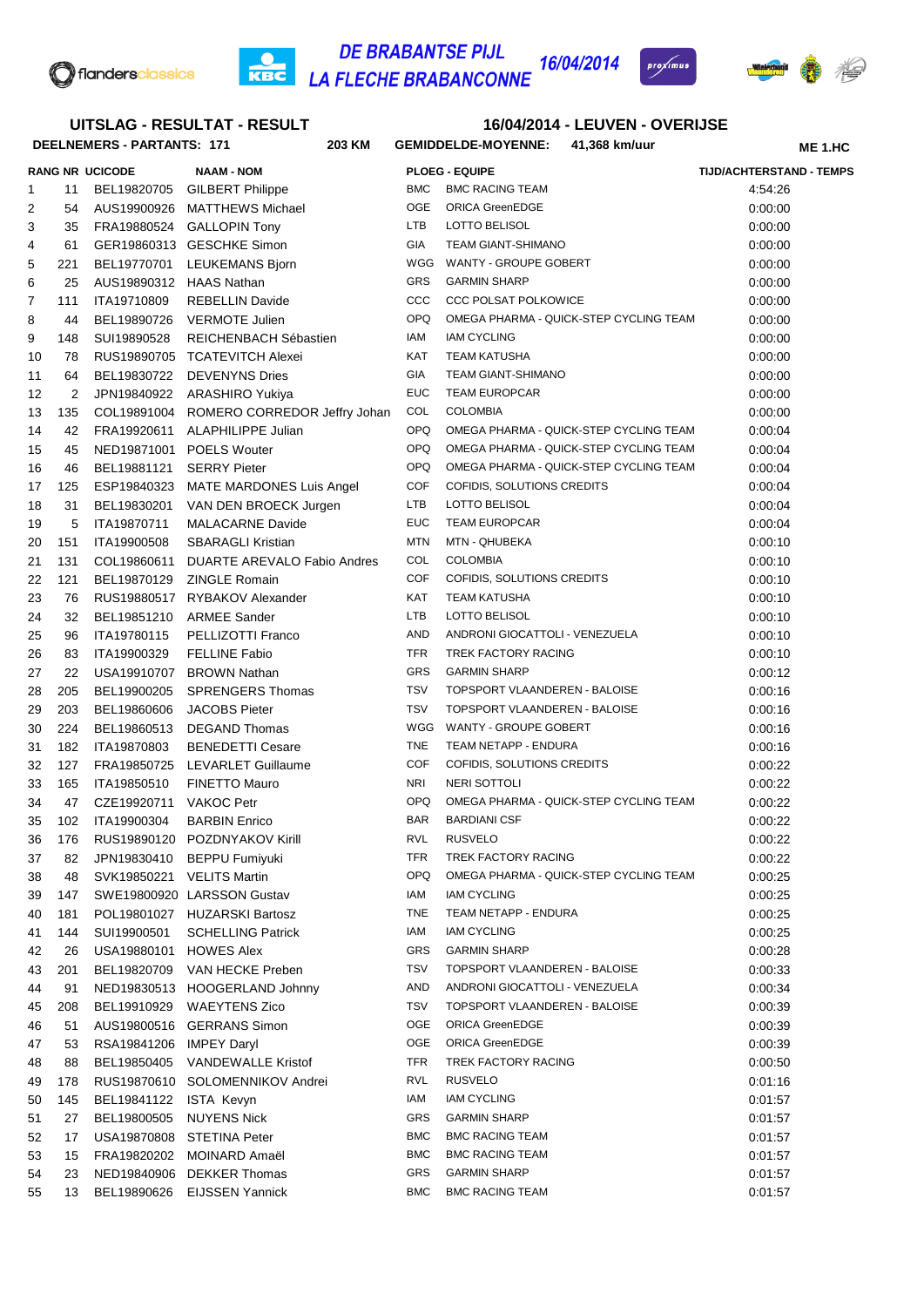

## **DE BRABANTSE PIJL<br>LA FLECHE BRABANCONNE 16/04/2014**  $rac{1}{\text{KBC}}$



# 增

| UITSLAG - RESULTAT - RESULT                                          |         |                                   |                                                        | <b>16/04/2014 - LEUVEN - OVERIJSE</b> |                                             |                |                                 |
|----------------------------------------------------------------------|---------|-----------------------------------|--------------------------------------------------------|---------------------------------------|---------------------------------------------|----------------|---------------------------------|
|                                                                      |         | <b>DEELNEMERS - PARTANTS: 171</b> | 203 KM                                                 |                                       | GEMIDDELDE-MOYENNE: 41,368 km/uur           | <b>ME 1.HC</b> |                                 |
|                                                                      |         | <b>RANG NR UCICODE</b>            | <b>NAAM - NOM</b>                                      |                                       | <b>PLOEG - EQUIPE</b>                       |                | <b>TIJD/ACHTERSTAND - TEMPS</b> |
| 56                                                                   | 21      | IRL19810820                       | <b>MARTIN Daniel</b>                                   | GRS                                   | <b>GARMIN SHARP</b>                         |                | 0:01:57                         |
| 57                                                                   | 41      | BEL19860214                       | <b>BAKELANTS Jan</b>                                   | <b>OPQ</b>                            | OMEGA PHARMA - QUICK-STEP CYCLING TEAM      |                | 0:01:57                         |
| 58                                                                   | 227     | BEL19780401                       | <b>SIJMENS Nico</b>                                    | WGG                                   | WANTY - GROUPE GOBERT                       |                | 0:01:57                         |
| 59                                                                   | 7       | FRA19880518 REZA Kévin            |                                                        | <b>EUC</b>                            | <b>TEAM EUROPCAR</b>                        |                | 0:02:43                         |
| 60                                                                   | 226     |                                   | NED19870815 KREDER Michel                              | WGG                                   | WANTY - GROUPE GOBERT                       |                | 0:03:30                         |
| 61                                                                   | 142     | AUT19891207                       | <b>BRANDLE Matthias</b>                                | IAM                                   | <b>IAM CYCLING</b>                          |                | 0:03:30                         |
| 62                                                                   | 211     |                                   | NED19840215 DEMAAR Marc                                | UHC                                   | UNITEDHEALTHCARE PROFESSIONAL CYCLING TEA   |                | 0:03:30                         |
| 63                                                                   | 218     | USA19860601                       | <b>REIJNEN Kiel</b>                                    | UHC                                   | UNITEDHEALTHCARE PROFESSIONAL CYCLING TEA   |                | 0:03:30                         |
| 64                                                                   | 112     | POL19880227                       | <b>HONKISZ Adrian</b>                                  | ccc                                   | <b>CCC POLSAT POLKOWICE</b>                 |                | 0:03:30                         |
| 65                                                                   | 65      |                                   | GER19850609 FRÖHLINGER Johannes                        | <b>GIA</b>                            | <b>TEAM GIANT-SHIMANO</b>                   |                | 0:03:30                         |
| 66                                                                   | 115     | POL19840911                       | <b>MATYSIAK Bartlomiej</b>                             | ccc                                   | <b>CCC POLSAT POLKOWICE</b>                 |                | 0:03:30                         |
| 67                                                                   | 86      |                                   | NED19880118 VAN POPPEL Boy                             | TFR                                   | TREK FACTORY RACING                         |                | 0:03:30                         |
| 68                                                                   | 116     |                                   | POL19860912 PATERSKI Maciej                            | CCC                                   | <b>CCC POLSAT POLKOWICE</b>                 |                | 0:03:30                         |
| 69                                                                   | 204     | BEL19900815                       | LIETAER Eliot                                          | <b>TSV</b>                            | TOPSPORT VLAANDEREN - BALOISE               |                | 0:03:30                         |
| 70                                                                   | 43      | BEL19820527                       | DE WEERT Kevin                                         | <b>OPQ</b>                            | OMEGA PHARMA - QUICK-STEP CYCLING TEAM      |                | 0:03:30                         |
| 71                                                                   | 56      |                                   | NED19810405 WEENING Pieter                             | <b>OGE</b>                            | <b>ORICA GreenEDGE</b>                      |                | 0:03:30                         |
| 72                                                                   | 133     |                                   | COL19891121 AVILA VANEGAS Edwin Alcibiades             | COL                                   | <b>COLOMBIA</b>                             |                | 0:03:30                         |
| 73                                                                   | 38      |                                   | NED19880616 LIGTHART Pim                               | <b>LTB</b>                            | LOTTO BELISOL                               |                | 0:03:30                         |
| 74                                                                   | 63      | FRA19890318                       | DAMUSEAU Thomas                                        | <b>GIA</b>                            | TEAM GIANT-SHIMANO                          |                | 0:03:30                         |
| 75                                                                   | 222     | BEL19870401                       | <b>BAUGNIES Jérôme</b>                                 | WGG                                   | WANTY - GROUPE GOBERT                       |                | 0:04:28                         |
| 76                                                                   | 14      | SUI19850717                       | <b>KOHLER Martin</b>                                   | <b>BMC</b>                            | <b>BMC RACING TEAM</b>                      |                | 0:05:19                         |
| 77                                                                   | 18      | USA19900628                       | <b>WARBASSE Lawrence</b>                               | <b>BMC</b>                            | <b>BMC RACING TEAM</b>                      |                | 0:05:19                         |
| 78                                                                   | 185     |                                   | CZE19880119 PADOUR Frantisek                           | <b>TNE</b>                            | TEAM NETAPP - ENDURA                        |                | 0:05:19                         |
| 79                                                                   | 37      | BEL19880627                       | <b>VANENDERT Dennis</b>                                | LTB                                   | LOTTO BELISOL                               |                | 0:05:19                         |
| 80                                                                   | 105     | ITA19881226                       | <b>CANOLA Marco</b>                                    | <b>BAR</b>                            | <b>BARDIANI CSF</b>                         |                | 0:05:19                         |
| 81                                                                   | 95      | ITA19881002                       | PARRINELLO Antonio                                     | AND                                   | ANDRONI GIOCATTOLI - VENEZUELA              |                | 0:05:19                         |
| 82                                                                   | 12      |                                   | GBR19810319 CUMMINGS Stephen                           | <b>BMC</b>                            | <b>BMC RACING TEAM</b>                      |                | 0:05:19                         |
| 83                                                                   | 225     | BEL19880224                       | GHYSELINCK Jan                                         | WGG                                   | WANTY - GROUPE GOBERT                       |                | 0:05:19                         |
| 84                                                                   | 98      | ITA19920711                       | ZORDAN Andrea                                          | AND                                   | ANDRONI GIOCATTOLI - VENEZUELA              |                | 0:05:19                         |
| 85                                                                   | 175     |                                   | RUS19860711 OVECHKIN Artem                             | RVL                                   | <b>RUSVELO</b>                              |                | 0:05:19                         |
| 86                                                                   | 223     | BEL19850202                       | DE GREEF Francis                                       | WGG                                   | WANTY - GROUPE GOBERT                       |                | 0:05:19                         |
| 87                                                                   | 163     | ITA19820419                       | <b>COLLI Daniele</b>                                   | NRI                                   | NERI SOTTOLI                                |                | 0:05:19                         |
| 88                                                                   | 108     | ITA19880804                       | PAGANI Angelo                                          | <b>BAR</b>                            | <b>BARDIANI CSF</b>                         |                | 0:05:19                         |
| 89                                                                   | 194     |                                   | ESP19830930 MEGIAS LEAL Javier                         | TNN                                   | <b>TEAM NOVO NORDISK</b>                    |                | 0:05:19                         |
| 90                                                                   | 118     |                                   | POL19900224 OWSIAN Lukasz                              | $_{\rm ccc}$                          | <b>CCC POLSAT POLKOWICE</b>                 |                | 0:07:33                         |
| 91                                                                   | 113     |                                   | POL19880329 KUREK Adrian                               | $_{\rm ccc}$                          | <b>CCC POLSAT POLKOWICE</b>                 |                | 0:07:33                         |
| 92                                                                   | 156     |                                   | RSA19841019 VAN NIEKERK Dennis                         | MTN                                   | <b>MTN - QHUBEKA</b>                        |                | 0:07:33                         |
| 93                                                                   | 174     |                                   | RUS19900814 MAIKIN Roman                               | RVL                                   | <b>RUSVELO</b>                              |                | 0:07:33                         |
| 94                                                                   | 132     |                                   | COL19861009 ARANGO CARVAJAL Juan Esteban               | COL<br>WGG                            | <b>COLOMBIA</b>                             |                | 0:07:33                         |
| 95                                                                   | 228     | BEL19780904                       | <b>VEUCHELEN Frederik</b>                              | IAM                                   | WANTY - GROUPE GOBERT<br><b>IAM CYCLING</b> |                | 0:07:33                         |
| 96                                                                   | 146     | SUI19841125                       | <b>LANG Pirmin</b>                                     |                                       |                                             |                | 0:07:33                         |
| 97                                                                   | 36      |                                   | BEL19901128 VAN DER SANDE Tosh                         | <b>LTB</b><br>GIA                     | LOTTO BELISOL<br><b>TEAM GIANT-SHIMANO</b>  |                | 0:09:38                         |
| 98                                                                   | 66      |                                   | FRA19841110 HUPOND Thierry                             | LTB                                   | LOTTO BELISOL                               |                | 0:09:38                         |
| 99                                                                   | 33      | BEL19911003                       | DE BIE Sean                                            | KAT                                   | <b>TEAM KATUSHA</b>                         |                | 0:09:38                         |
| 100                                                                  | 73      |                                   | RUS19870927 IGNATENKO Petr                             | <b>UHC</b>                            | UNITEDHEALTHCARE PROFESSIONAL CYCLING TEA   |                | 0:09:38                         |
|                                                                      | 101 212 | ITA19840716                       | BAZZANA Alessandro<br>BEL19870210 VANSPEYBROUCK Pieter | <b>TSV</b>                            | TOPSPORT VLAANDEREN - BALOISE               |                | 0:09:38                         |
|                                                                      | 102 207 |                                   |                                                        |                                       |                                             |                | 0:09:38                         |
| Disqualifiee / Gediskwalificeerd / DSQ:                              |         |                                   |                                                        |                                       | <b>TEAM GIANT-SHIMANO</b>                   |                |                                 |
| GIA<br>62 NED19791227 CURVERS Roy<br>Non partants / Niet vertrokken: |         |                                   |                                                        |                                       |                                             |                |                                 |
|                                                                      | 157     |                                   | RSA19840319 WESEMANN Martin                            | <b>MTN</b>                            | <b>MTN - QHUBEKA</b>                        |                |                                 |
|                                                                      |         | Abbandons / Opgaves:              |                                                        |                                       |                                             |                |                                 |
|                                                                      | 1       |                                   | FRA19810625 GENE Yohann                                | <b>EUC</b>                            | <b>TEAM EUROPCAR</b>                        |                |                                 |
|                                                                      | 4       |                                   | FRA19880907 LAMOISSON Morgan                           | EUC                                   | <b>TEAM EUROPCAR</b>                        |                |                                 |
|                                                                      | 6       |                                   | FRA19840426 QUEMENEUR Perrig                           | EUC                                   | <b>TEAM EUROPCAR</b>                        |                |                                 |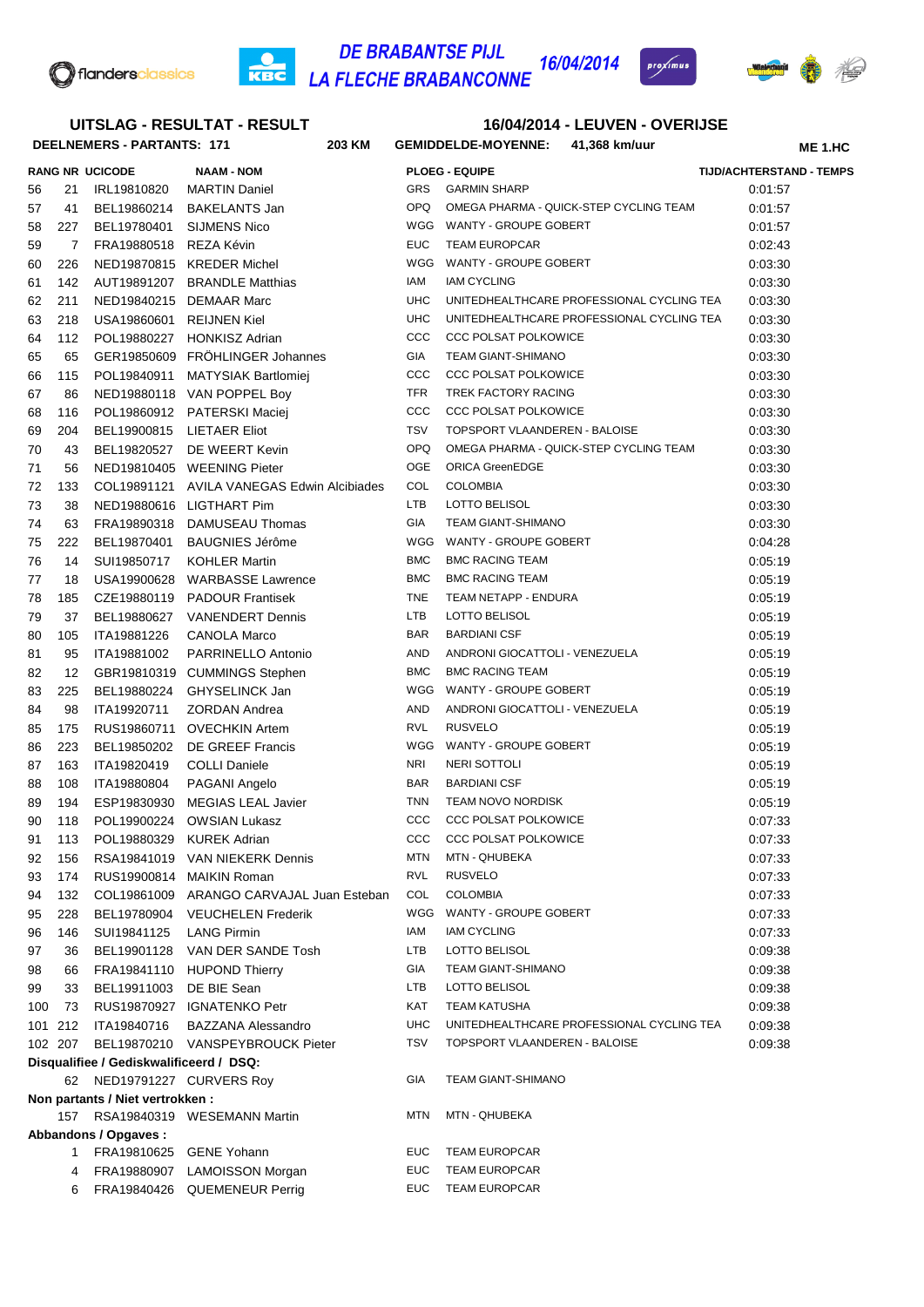

**UITSLAG - RESULTAT - RESULT**

#### **DE BRABANTSE PIJL** 16/04/2014 C KBC **LA FLECHE BRABANCONNE**



**ME 1.HC**

**16/04/2014 - LEUVEN - OVERIJSE**

## **DEELNEMERS - PARTANTS: 171 203 KM GEMIDDELDE-MOYENNE: 41,368 km/uur RANG NR UCICODE NAAM - NOM PLOEG - EQUIPE TIJD/ACHTERSTAND - TEMPS** 16 SUI19860929 SCHÄR Michael BMC BMC BMC RACING TEAM 24 USA19870219 FAIRLY Caleb GRS GARMIN SHARP 28 USA19890322 KING Benjamin GRS GARMIN SHARP 34 BEL19870213 BOECKMANS Kris LTB LOTTO BELISOL AUS19920813 HOWSON Damien OGE ORICA GreenEDGE AUS19880111 MEYER Cameron OGE ORICA GreenEDGE GBR19920807 YATES Adam OGE ORICA GreenEDGE GBR19920807 YATES Simon OGE ORICA GreenEDGE CHN19870715 JI Cheng GIA TEAM GIANT-SHIMANO 68 MAS19861102 LOH Sea Keong GIA TEAM GIANT-SHIMANO

| ຈ≀  | ODR19920007 TATES AUGHI |                                              | ◡◡∟        | UNIUA UITTILLUUL               |
|-----|-------------------------|----------------------------------------------|------------|--------------------------------|
| 58  | GBR19920807 YATES Simon |                                              | OGE        | <b>ORICA GreenEDGE</b>         |
| 67  | CHN19870715 JI Cheng    |                                              | GIA        | TEAM GIANT-SHIMANO             |
| 68  |                         | MAS19861102 LOH Sea Keong                    | <b>GIA</b> | TEAM GIANT-SHIMANO             |
| 72  |                         | AUT19910401 HALLER Marco                     | <b>KAT</b> | <b>TEAM KATUSHA</b>            |
| 74  |                         | RUS19850507 IGNATYEV Mikhail                 | KAT        | <b>TEAM KATUSHA</b>            |
| 75  |                         | RUS19860221 PORSEV Alexander                 | KAT        | <b>TEAM KATUSHA</b>            |
| 77  |                         | GER19890219 SELIG Rudiger                    | KAT        | <b>TEAM KATUSHA</b>            |
| 81  | BEL19920417             | STUYVEN Jasper                               | TFR        | TREK FACTORY RACING            |
| 84  |                         | POR19900125 SILVESTRE Fabio                  | TFR        | TREK FACTORY RACING            |
| 87  |                         | NED19930726 VAN POPPEL Danny                 | TFR        | <b>TREK FACTORY RACING</b>     |
| 92  | ITA19840612             | <b>BANDIERA Marco</b>                        | AND        | ANDRONI GIOCATTOLI - VENEZUELA |
| 93  | ITA19851014             | <b>BELLETTI Manuel</b>                       | AND        | ANDRONI GIOCATTOLI - VENEZUELA |
| 94  | ITA19850330             | <b>FRAPPORTI Marco</b>                       | AND        | ANDRONI GIOCATTOLI - VENEZUELA |
| 97  | ITA19810109             | <b>SELLA Emanuele</b>                        | AND        | ANDRONI GIOCATTOLI - VENEZUELA |
| 101 | ITA19900517             | <b>COLBRELLI Sonny</b>                       | BAR        | <b>BARDIANI CSF</b>            |
| 104 | ITA19890927             | <b>BOEM Nicola</b>                           | BAR        | <b>BARDIANI CSF</b>            |
| 107 | ITA19890201             | <b>FORTIN Filippo</b>                        | BAR        | <b>BARDIANI CSF</b>            |
| 117 |                         | POL19840619 TACIAK Mateusz                   | CCC        | <b>CCC POLSAT POLKOWICE</b>    |
| 122 | FRA19910227             | BESCOND Jérémy                               | <b>COF</b> | COFIDIS, SOLUTIONS CREDITS     |
| 123 | BEL19870717             | CAMMAERTS Edwig                              | <b>COF</b> | COFIDIS, SOLUTIONS CREDITS     |
| 124 |                         | FRA19860820 FOUCHARD Julien                  | COF        | COFIDIS, SOLUTIONS CREDITS     |
| 126 |                         | FRA19850626 POULHIES Stéphane                | COF        | COFIDIS, SOLUTIONS CREDITS     |
| 128 |                         | FRA19931016 VENTURINI Clément                | <b>COF</b> | COFIDIS, SOLUTIONS CREDITS     |
| 134 | COL19870321             | <b>TORRES AGUDELO Rodolfo Andres</b>         | <b>COL</b> | <b>COLOMBIA</b>                |
| 136 |                         | COL19900823 QUINTERO ARTUNDUAGA Duber Ar COL |            | <b>COLOMBIA</b>                |
| 137 |                         | COL19940819 DIAZ CARDENAS Edward Fabian      | COL        | <b>COLOMBIA</b>                |
| 141 |                         | AUT19870920 DENIFL Stefan                    | IAM        | <b>IAM CYCLING</b>             |
| 143 | SUI19880307             | FUMEAUX Jonathan                             | IAM        | <b>IAM CYCLING</b>             |
| 152 | ERI19860610             | DEBESAY ABRHA Ferekalsi                      | MTN        | MTN - QHUBEKA                  |
| 153 |                         | GER19820916 GERDEMANN Linus                  | MTN        | MTN - QHUBEKA                  |
| 154 |                         | GER19870614 REIMER Martin                    | MTN        | MTN - QHUBEKA                  |
| 155 |                         | RSA19860412 THOMSON Jay Robert               | MTN        | MTN - QHUBEKA                  |
| 158 | RSA19870213 VENTER Jaco |                                              | MTN        | MTN - QHUBEKA                  |
| 161 | ITA19801127             | <b>CHICCHI Francesco</b>                     | NRI        | <b>NERI SOTTOLI</b>            |
| 162 | ITA19890624             | <b>CECCHINEL Giorgio</b>                     | NRI        | NERI SOTTOLI                   |
| 164 | ITA19910914             | <b>CONTI Samuele</b>                         | NRI        | NERI SOTTOLI                   |
| 166 | ITA19880809             | <b>MILETTA Luigi</b>                         | <b>NRI</b> | <b>NERI SOTTOLI</b>            |
| 167 | ITA19890126             | POZZO Mattia                                 | NRI        | NERI SOTTOLI                   |
| 168 | ITA19890105             | <b>TEDESCHI Mirko</b>                        | NRI        | NERI SOTTOLI                   |
| 171 | ITA19901126             | <b>BALYKIN Ivan</b>                          | <b>RVL</b> | <b>RUSVELO</b>                 |
| 172 | RUS19880124             | <b>KRASNOV Leonid</b>                        | <b>RVL</b> | RUSVELO                        |
| 173 | RUS19870124             | <b>KRITSKIY Timofey</b>                      | <b>RVL</b> | RUSVELO                        |
| 177 | RUS19821112             | <b>SEROV Alexander</b>                       | <b>RVL</b> | <b>RUSVELO</b>                 |
| 183 | ESP19790314             | CAMANO ORTUZAR Iker                          | TNE        | TEAM NETAPP - ENDURA           |
| 184 |                         | GBR19890802 MCEVOY Jonathan                  | <b>TNE</b> | TEAM NETAPP - ENDURA           |
| 187 |                         | GBR19900729 ROWSELL Erick                    | <b>TNE</b> | TEAM NETAPP - ENDURA           |
| 191 | ESP19881221             | LOZANO RIBA David                            | <b>TNN</b> | TEAM NOVO NORDISK              |
| 192 | BEL19910724             | DE MESMAEKER Kevin                           | <b>TNN</b> | TEAM NOVO NORDISK              |
|     |                         |                                              |            |                                |